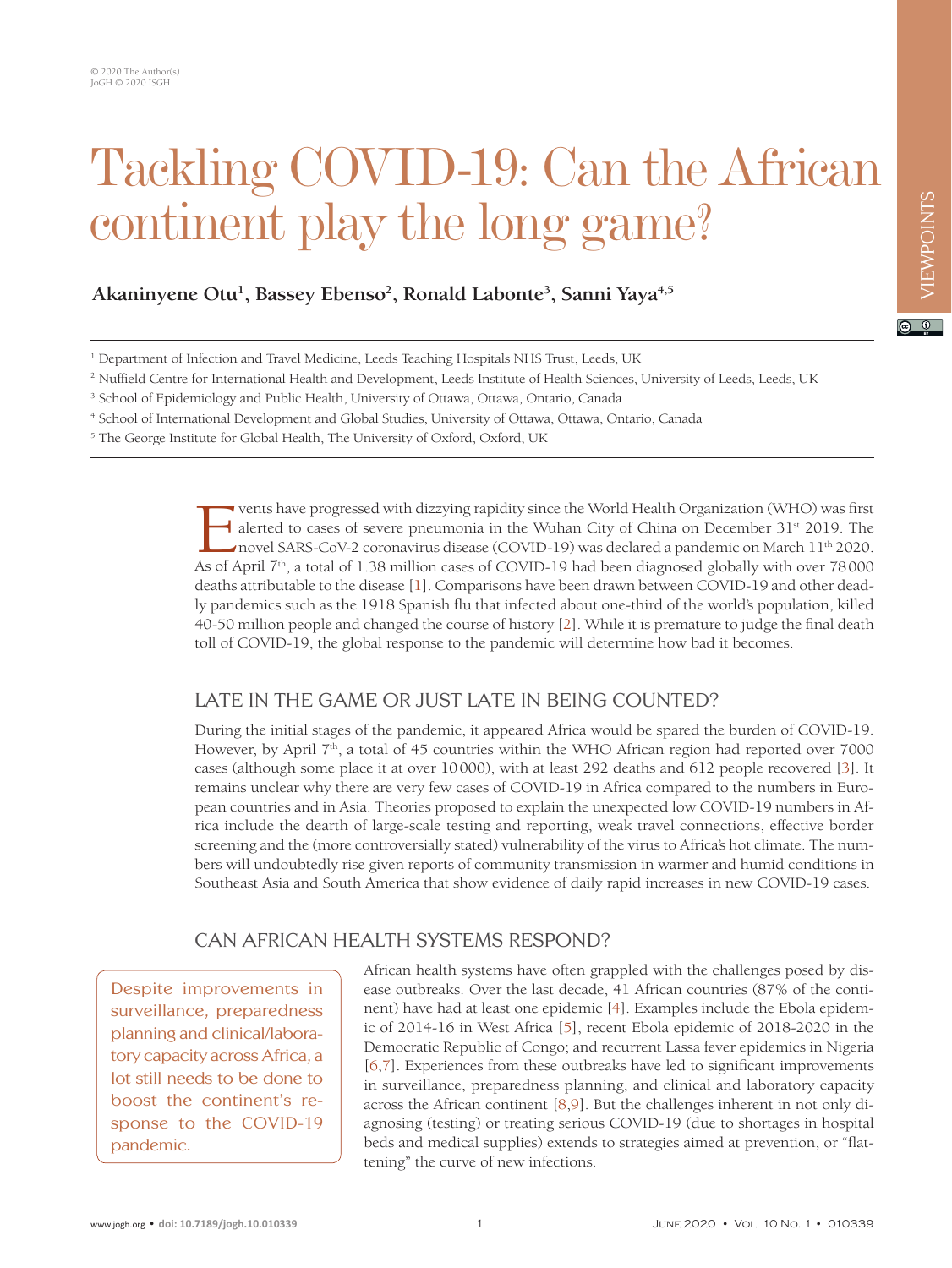Strict implementation of physical distancing strategies, establishment of broad-based regional collaborations, improved health diplomacy and greater government expenditure on health are suggested approaches to mitigate the effect of COVID-19 on Africa.

There are wider benefits of established infection prevention strategies such as handwashing (frequent and proper, meaning the 20-second lathered scrub) and good hygiene practices (sanitizing for infection control) in minimizing the spread of other diseases. Yet, strict handwashing as promoted in China, Europe, and America require remarkable inventiveness to ensure successful implementation in situations where 47% of the 783 million people in Sub-Saharan Africa lack access to clean water [[10](#page-4-4)]. Similarly, self-isolation and other physical distancing practices now widely invoked in high-income countries can be challenging in densely populated urban cities or rural communities typified by over-crowded, poorly ventilated living spaces often occupied by three generations of the same family. Work is urgently needed to bring together (virtually to the extent possible, physically distanced if not) representatives from Ministries of Water Resources, Town Planning Departments, and local communities to design context-informed approaches to hand-washing and distancing. No one-size-fits-all strategy will work, and modelling such behaviour in different contexts, especially crowded townships or more distant rural villages, will tax public health systems to the fullest. Countries with well-developed primary health care networks and community health worker cadres may be in a better position to take on such tasks than those lacking in critical health worker capacities at any or all levels of training or deployment.

### RAPID COLLABORATION NEEDED

There is also an urgent need for broad-based regional collaborations to bolster Africa's readiness to manage disease outbreaks. The key players can include the Africa Centre for Disease Control, the African Union Commission, the Africa Taskforce for Coronavirus Preparedness and Response (AFTCOR), national public health institutes in Member States, private sector and local businesses. In many high-income countries, all non-essential businesses have been closed for certain periods of time (2 weeks to 2 months or longer, depending on severity of the COVID-19 outbreak and spread). In these countries, queues have been introduced to limit people in food stores to ensure physician distancing, with distancing between people as they wait their turns. Such strategies may be difficult in the many open food markets that characterise Africa, but not wholly impossible. Social education and strategic measures such as increasing the distance between stalls in addition to limiting the number of persons accessing the markets at any given time might work in such contexts. It will be challenging to achieve physical distancing on Africa's overcrowded public transport systems and traffic jams; walking is commonplace across much of the continent, but will need stronger encouragement with reasonable distancing – admittedly a difficult ask. A combination of intersectoral government/community planning and collaboration and the enactment of some travel restrictions may be viable strategies to address this issue. India's sudden three-week lockdown and transportation ban, although considered by some a necessary if ill-planned approach in a country lacking the health capacity required to manage COVID-19, is fuelling social discontent and leading to tens of thousands of informal urban workers having to walk hundreds of kilometres back to their villages [\[11](#page-4-5)].

## LOCAL INPUTS ESSENTIAL

Such temporary lockdowns, either voluntary or mandatory self-isolation for symptomatic persons or those returning from international travel, have been used as effective strategies to limit the spread of COVID-19 in many high-income countries (HIC). However, slums and informal settlements are common in many African cities as is shared accommodation. Communal water and sanitation facilities dot the African landscape. These physical infrastructures will severely limit people's abilities to self-isolate effectively thus posing a conundrum for which there are no quick fixes. The choice of working from home is more suited for people who work in offices. For the millions of Africans engaged in trading and businesses that are not limited to offices, working from home is just not an option. In the absence of robust economic packages to support the populace (even India is attempting to model what many high-income countries are undertaking) the stay-at-home directives in Africa are very likely to fail and alternative solutions are re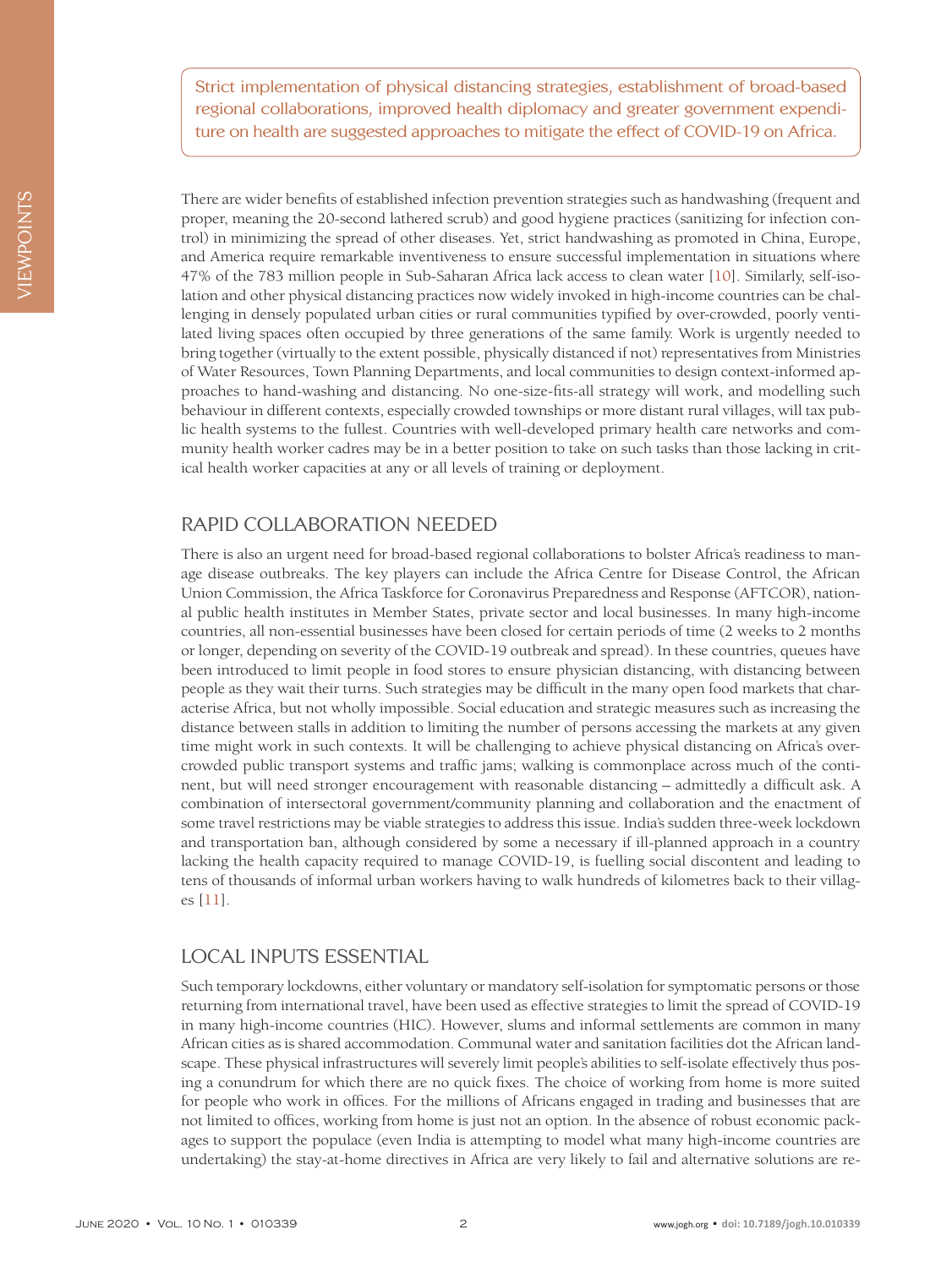quired. The reality is that in many African countries, physical distancing remains a privilege only a minority can afford [[12\]](#page-4-6).

The double burden of infectious and chronic diseases which constitutes major causes of morbidity and mortality in Sub-Saharan Africa [\[13\]](#page-4-7) have stimulated the emergence of new players, processes and institutions aiming at mitigating their effect. Global health diplomacy, perhaps incentivized by these new players and processes, may be a powerful tool in addressing global health crises such as pandemics [\[14\]](#page-4-8). Cuba, for example, continues its long practice of medical diplomacy through increased deployment of its doctors in scores of countries, most recently COVID-19 ravaged Italy [\[15](#page-4-9)]. Other countries, including isolated First Nations communities in Canada, are soliciting similar Cuban health diplomacy. China has used health diplomacy for some years in strengthening its economic ties with Africa [\[16\]](#page-4-10), and is now sending supplies to Africa (and other countries) following a successful decline in its own COVID-19 cases [\[17](#page-4-11)]. Health remains neglected in long-term foreign policy priorities of many African countries, which can limit its own intra-continental capacities for rapid mutual assistance. The COVID-19 pandemic, however, might provide a unique opportunity to strengthen the continent's regional health security measures (surveillance, control, treatment/mitigation, regulation).

#### AN EPIDEMIC OF WEAK PUBLIC FINANCING

There are a few signs of the increasing resilience of African health systems to manage outbreaks [[18](#page-4-12)]. However most African countries are still spending below their former Abuja agreement (15% of public revenue on health) [[19\]](#page-4-13) with parallel emphasis on the need to prioritize primary health care (PHC) expenditures. Overall tax rates as a percentage of gross domestic product (GDP) remain low in many African countries (averaging 23% in sub-Saharan Africa) compared to high-income countries (53% in North America) [[20](#page-4-14)]. Although some African countries have begun to record positive improvements in tax rates (albeit much of it via regressive consumption taxes), the GDP of many countries is generally too low for the tax levy to make a huge difference domestic financing of a viable health system, at least in any shortterm. Most of the continent continues to rely on external funding, which is likely to recede as donor countries incur massive neo-Keynesian style rescues of their own economies. African countries have also not done enough to stem capital flight. Developing countries have experienced investment (capital) outflows since the start of the COVID-19 crisis far exceeding losses following the 2008 global financial crisis [[21\]](#page-4-15). The longer-term implications of the continued reliance on foreign investment, loans, and supply chains to meet basic human/health needs and economic security need to be carefully considered, given the increase in sub-Saharan African external debt from USD236 billion to USD635 billion in 2019 [\[21](#page-4-15)]. Global financial interdependencies will exert powerful negative effects on Africa's capacity to address economic impacts of health emergencies.

#### COLLAPSING GLOBAL SUPPLY CHAINS



Photo: Training in proper hand-washing techniques (CDC/ Conne Ward-Cameron).

Experts already predict that the economic fallout of COVID-19 for the continent will be severe, given that the estimated economic and social cost of the 2014 Ebola crisis in West Africa was US\$53 billion [\[22](#page-4-16)]. The rapid spread of the COVID-19 across the world, combined with China's key role in the global economy (representing 18% of global GDP) and its large share of African infrastructure and capital projects (the lifeline of many African countries), will make it difficult for countries to sustain their own economic role in global manufacturing and supply chains.

The world's higher-income countries are deploying a range of prescriptive economic tools and policy initiatives that have been dubbed "COVID-Keynesianism". This term describes increased government expenditure and lower interest rates in a bid to compensate for a reduction in economic demand. Since January 2020, interest rates have been cut by more than 0.5 percentage points by many countries and central banks have introduced innovative schemes to free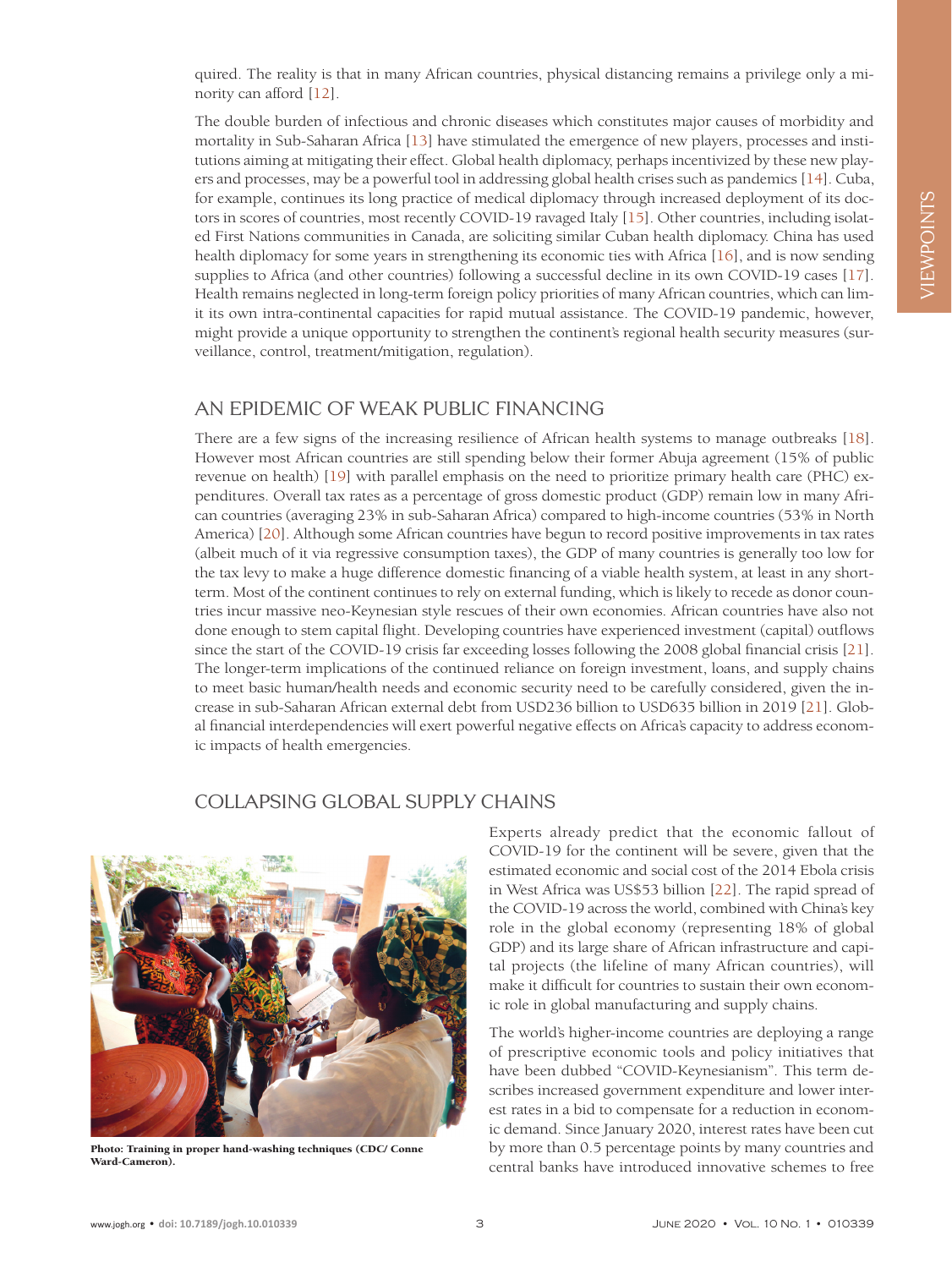## AFRICA'S RESPONSE TRIES TO FOLLOW OTHER COUNTRIES' LEADS BUT...

Africa's response to the economic realities of the contagion is slowly starting to be defined, following many of the steps taken by wealthier nations further along the pandemic curve. Most African countries have instituted some form of temporary lockdown, including closures of schools and non-essential businesses, travel restrictions, bans on gatherings of more than a few people, promotion of physical distancing, and stay-home advisories. Sometimes these measures are being enforced in violent ways which may ironically incentivize people to flee to rural areas, potentially infecting others. Importantly, human rights, communitarianism, and civility should not be sacrificed to excessive restraints too easily used by those with dictatorial ambitions, regardless of which country they may claim to lead. Some African countries have also adopted tax, stimulus, and financial support measures similar to nations in Europe, Asia, and the Americas, albeit not on the same scale. Whether the continent can play the long game of managing the combined public health and socioeconomic impacts of COVID-19 remains to be seen.

Even as the rich world copes with its own upheavals, humanitarian, ethical, and health-self-interest (global health security) demands that it does not neglect the financial and health needs of a continent that has supplied it with much of its wealth over past years and centuries. At a minimum, and as African finance ministers called for on March 23rd, interest payments on the continent's high foreign debt burden should be suspended, including principal payments for countries facing the greatest fiscal challenges [[25\]](#page-4-19). Intergovernmental funding efforts are also needed, such as the WHO's call for a COVID-19 Response Fund with pledges now nearing the target of US\$675 million in a unique crowd-funding effort in which the WHO is pitching for individual as well as governmental donations [\[26\]](#page-4-20). How much new donor support is needed is moot; much depends on how deeply and for how long the pandemic runs. By one estimate, the sub-Saharan Africa region alone will need US\$100 billion if it is to come even close to the average level of fiscal stimulus the rich world (the G20) is giving its own citizens [[27](#page-4-21)]. This figure may appear large but it is less than the 2% of what the G20 countries have already committed to themselves.

## REMEMBER THE CRISES BEHIND THE CRISIS

Finally, beneath the immediacy of the pandemic and its likely sweep across Africa lie four decades of a rapacious model of globalisation which accelerated the climate change catastrophe and led to unprecedented levels of wealth and power inequalities [[28](#page-4-22)]. In Africa's rush to stave off the SARS-CoV-2 outbreak, it would be unwise to forget the existential crises that defined the 'normal' world to which we now seem keen to return.

#### **Funding:** None

**Authorship declaration:** All authors contributed to writing and conceptualizing the manuscript.

**Competing interests:** The authors completed the ICMJE Unified Competing Interest form (available upon request from the corresponding author), and declare no conflicts of interest.

- **REFERENCES** REFERENCES
- <span id="page-3-0"></span>1 Johns Hopkins University. Corona virus resource center. Available: https://coronavirus.jhu.edu/map.html. Accesed: 7 April 2020.
- <span id="page-3-1"></span>2 Spinney L. How pandemics shape social evolution. Nature. 2019;574:324-6. [doi:10.1038/d41586-019-03048-8](https://doi.org/10.1038/d41586-019-03048-8)
- <span id="page-3-2"></span>3 World Health Organisation. 2020. COVID-19. WHO African dashboard. Available: [https://www.afro.who.int/health-topics/](https://www.afro.who.int/health-topics/coronavirus-covid-19) [coronavirus-covid-19.](https://www.afro.who.int/health-topics/coronavirus-covid-19) Accessed:07 April 2010.
- <span id="page-3-3"></span>4 Kapata N, Ihekweazu C, Ntoumi F, Raji T, Chanda-Kapata P, Mwaba P, et al. Is Africa prepared for tackling the COVID-19 (SARS-CoV-2) epidemic. Lessons from past outbreaks, ongoing pan-African public health efforts, and implications for the future. Int J Infect Dis. 2020;93:233-6. [Medline:32119980](https://www.ncbi.nlm.nih.gov/entrez/query.fcgi?cmd=Retrieve&db=PubMed&list_uids=32119980&dopt=Abstract) [doi:10.1016/j.ijid.2020.02.049](https://doi.org/10.1016/j.ijid.2020.02.049)
- <span id="page-3-4"></span>5 Otu A, Ameh S, Osifo-Dawodu E, Alade E, Ekuri S, Idris J. An account of the Ebola virus disease outbreak in Nigeria: implications and lessons learnt. BMC Public Health. 2017;18:3. [Medline:28693453](https://www.ncbi.nlm.nih.gov/entrez/query.fcgi?cmd=Retrieve&db=PubMed&list_uids=28693453&dopt=Abstract) [doi:10.1186/s12889-017-4535-x](https://doi.org/10.1186/s12889-017-4535-x)